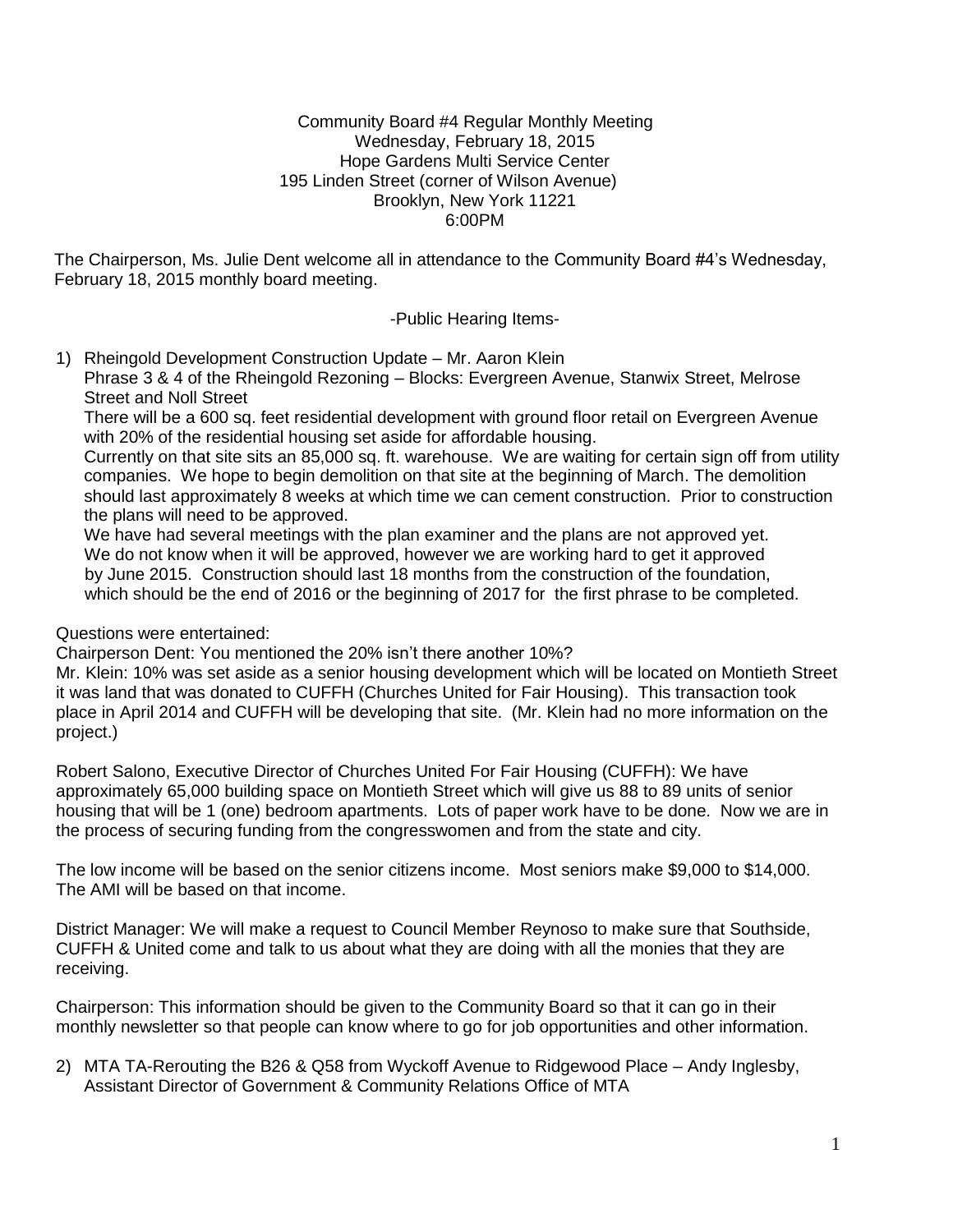It is due to safety issues that we come before the Community Board. In the last year or so there have been 2 fatal accidents in the area of Myrtle & Wyckoff Avenues. The MTA is working with Community Board #4 and Community Board #5 in Queens. If MTA get the general consensus and everything is able to move forward they are looking to do the re-routing as early as spring. MTA would like to eliminate any dangerous conditions that the community has expressed to them.

No new bus stops will be added. Ridgewood Place between Putnam Avenue & Palmetto Street and Putnam Avenue between Ridgewood Place & Wyckoff Avenue. These are streets that hardly have any service.

 The MTA would like to hear from the community and the elected officials. Once we get a sense of agreement then they will be happy to send a letter or a flyer to the merchants, homeowners and residents around these blocks. These changes if approved will allow DOT to put back available parking spaces on Wyckoff Avenue.

 Ridgewood Place is a two way street and we are hoping to keep it that way however, if it was to be changed to a one street it would go in the direction that the bus is going.

#### Questions:

Ms. Virgie Jones: You said that the volume is low on Ridgewood Place, during what time period?

Mr. Inglesby: At all times we observed. It is not a heavy traffic area because it only goes three blocks. Ms. Jones: I disagree with you. That is why I asked what time period and when was the study done. Answer: Keep in mind that this study is based on it being compared to Wyckoff Avenue. Ms. Jones: Well that is a different statement. You cannot compare Ridgewood Place traffic with Wyckoff Avenue's traffic.

The bus will make a right on Putnam Avenue onto Ridgewood Place and then onto Palmetto Street.

Ms. Whitted: When this was presented to the committee, those members who were present and I agreed that Ridgewood Place is a heavily traffic location and this is because of the cars going in and out and the supermarket. I did not realize that there was also truck traffic there as well as some garages being there also. Ridgewood Place seems like a narrow street. Safety is important. We heard DOT and we recognize that safety is important so the committee decides to let the experts tell us how we can make Ridgewood Place to a one way street.

Nicole (DOT): We have been working very closely with MTA because this is a safety project. We started looking into this conversion to a one way west bound because it was brought up at the transportation committee. So we feel that if you keep it a 2 way street it is better for the driveway. You can gain access into the supermarket from all of the streets that are south of Ridgewood Place. We do not believe that making it one way would be a problem for the buses. We are looking into keeping it two way or making it one way. We believe that there are pros and cons for each. So we are referring to the community to tell us which way they want us to proceed.

Mr. Eliseo Ruiz: If the MTA says that they can make the turn safely from Putnam Avenue to Ridgewood Place let them do it. If the bus cannot make the turn we will know it in one or two weeks. We can test it out first.

Nicole: We feel that we will keep it two way, test it out and if there are problems then we will make the needed changes.

Mr. Inglesby: If we need to make the street into an one-way street there should not be a problem since it is being done for safety reasons.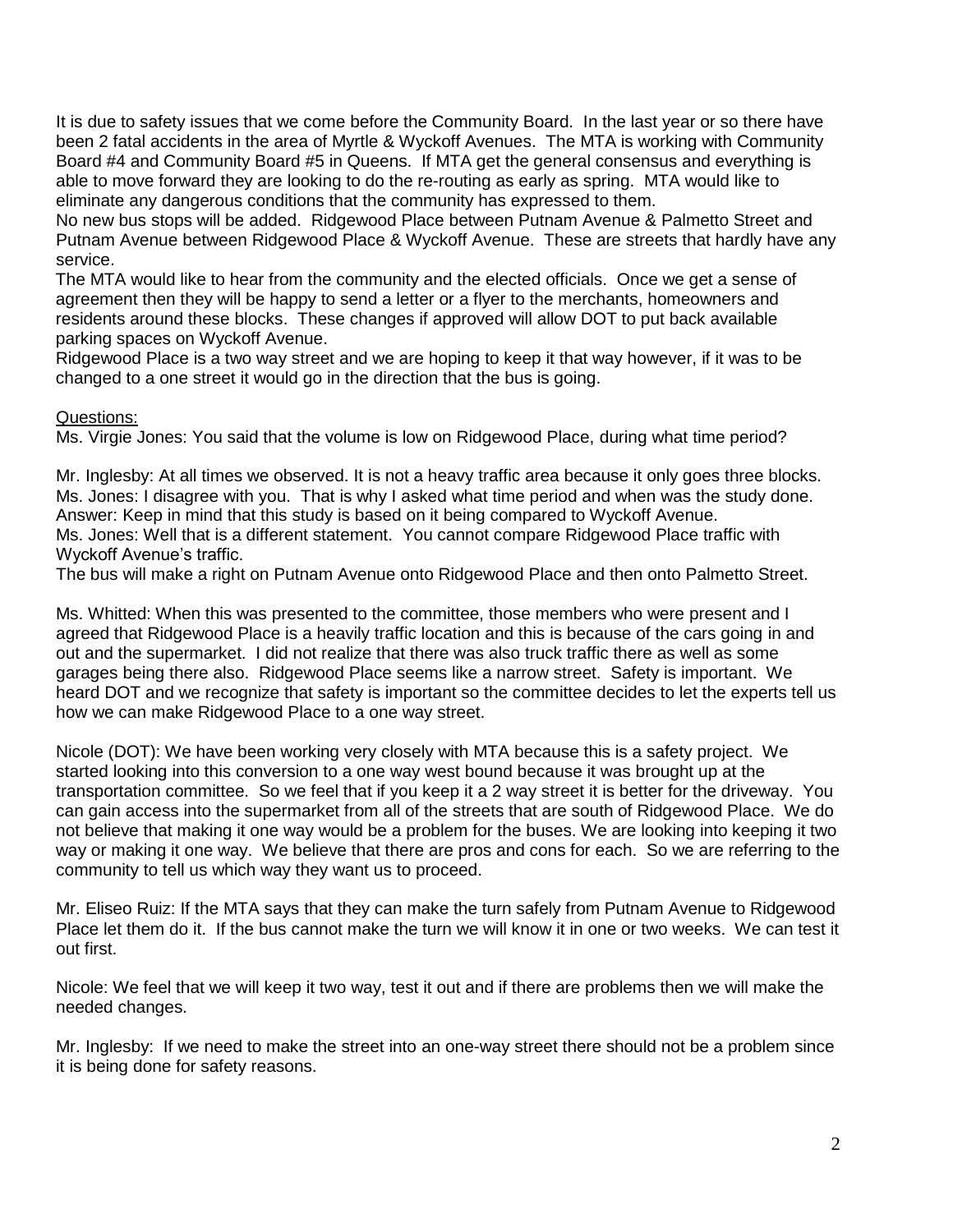Mr. Camel: People who live in that area will be affected the most. They will lose parking space and especially if Ridgewood Place is kept a two way street because the street is narrow and more than like parking will have to be eliminated on one side of the street. Ms. McClellan: Is safety for the pedestrians or the cars?

Mr. Inglesby: Safety is being taking into account because of the pedestrians.

Ms. Puglla: There are children and students in that area attending schools. The cross walk can be very dangerous for them.

Ms. M. Brown: Will the Dept. of Transportation be putting up any signs to let the buses and others know that people and children are crossing?

Nicole: We have a safety group and we can certainly look into that. Nicole stated that if she receives the locations she will look into it.

Ms. Whitted: My concern go to Day lighting. Please explain Day Lighting because I understand that you are talking about day light hours however the bus runs at all hours of the day.

Mr. Inglesby: Let's say the bus is coming down Putnam Avenue and it has to take a right turn onto Ridgewood Place. Currently since there is no bus going down that block cars can park all the way to the corner more or less, but with Daylighting we basically remove one or two cars spaces to have 20-40 extra feet so that when the bus is making a turn there are no cars on the right. So it opens up the entire corner so that the bus drive can see the corner and so it can more easily make the turn.

Ms. Whitted: So are you saying that parking will be eliminated on both side of the street? Mr. Inglesby: Only one side of the street.

If needed there can also put a Stop Bar on the corner. This will allow traffic to stop further back from the corner so that the bus will have space to make the turn on the corner.

We are looking to do this sometime in the spring. We would need to take this to the full board of the MTA for their review. I will also be making phone calls to the elected officials to get their sense of this and we will be notifying all the merchants and residents of the two blocks that will be getting this service.

The Chairperson thanked Mr. Inglesby for coming to the board meeting and she opened the regular board meeting, Wednesday, February 18, 2015 at 7:30PM.

**Roll Call: 7:30PM** 23 members are present, one member short of a quorum.

## **Chairperson's Report, Ms. Julie Dent, 7:35PM:**

Ms. Dent welcomed all in attendance to the Community Board #4 meeting. In observance of Ash Wednesday, some of the members asked to be excused which has impacted the quorum that is required. Ms. Dent thanked the District Manager for her leadership in hosting the January's Community Board meeting in her absence. I was informed that the meeting was held efficiently and effortlessly.

Ms. Dent asked that the Elected Officials and /or their representatives introduce themselves and state their respective address and telephone numbers.

- 1) Michael Olmeda Representing State Senator Martin Malave Dilan, 718 Knickerbocker Avenue, 718-573-1726
- 2) Jacklyn Reyes Representing Assemblyman Eric Martin Dilan, 718 Knickerbocker Avenue, 718-573- 1726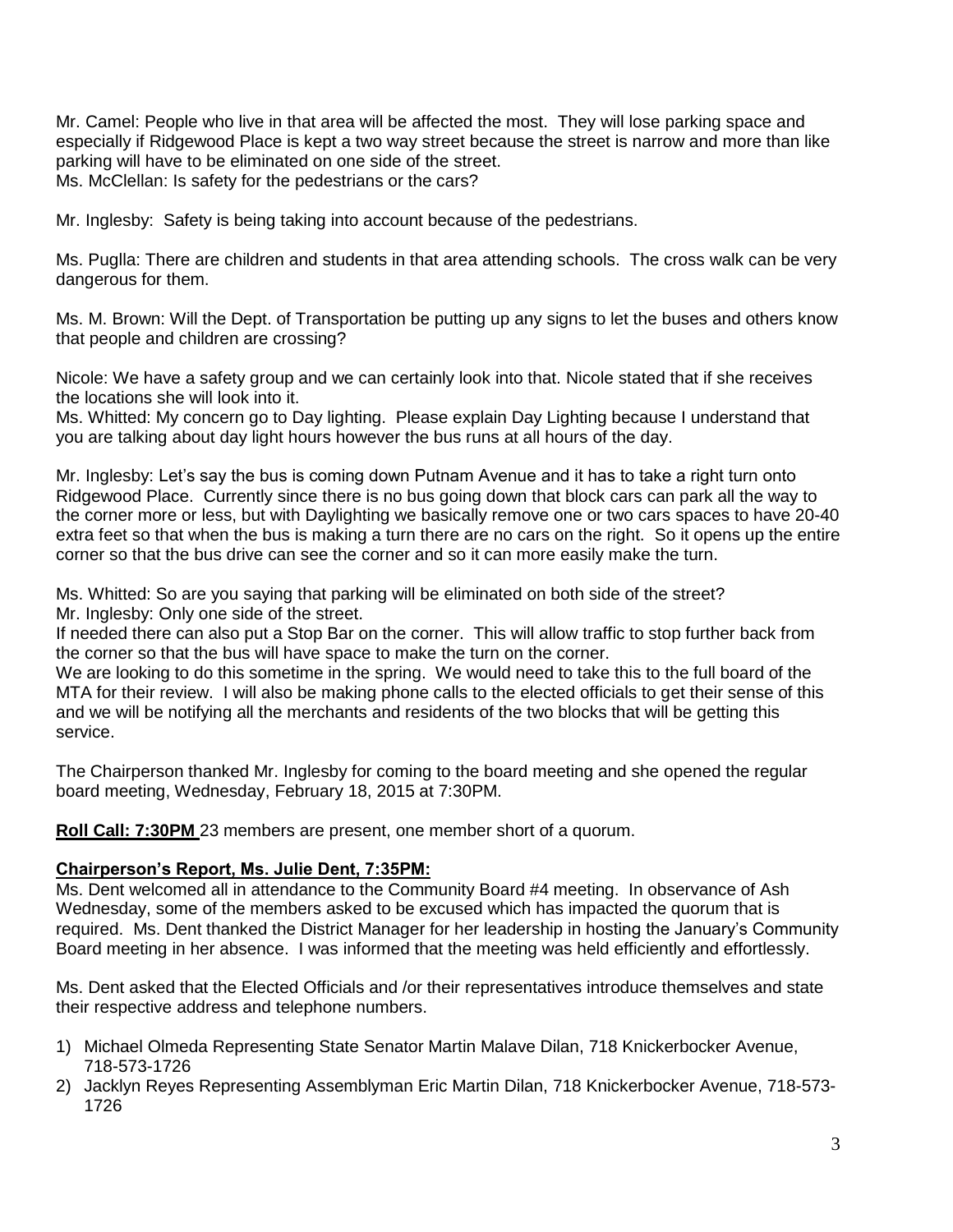- 3) Rachel Fuentes Representing Assemblywoman Maritza Davila, 249 Wilson Avenue, 718-443-1205
- 4) Evelyn Cruz Representing Congresswoman Nydia Velazquez, 266 Broadway, Brooklyn, NY 11211 718-599-3658
- 5) Kevin Worthington Representing NYC 34<sup>th</sup> Councilmember Antonio Reynoso, 244 Union Avenue, Brooklyn, NY 11206, 718-963-3141
- 6) Celeste Leon Representing Councilmember Rafael Espinal, 786 Knickerbocker Avenue, 718-642- 8664
- 7) Christopher Lundy Representing Congress member Hakeem Jeffries, 55 Hanson Place, 718-237- 2211
- 8) Kicy Motley Representing the Office Of the Mayor, CAU, kmotley@cityhall.nyc.gov, 212-788-1369

The Chairperson invited Deputy Inspector Max Tolentino the Commanding Officer of the 83<sup>rd</sup> Precinct to give a synopsis as to the trends and stats of our local  $83<sup>rd</sup>$  Precinct.

The DI asked PO Natalie Robinson to make two announcements:

PO Natalie Robinson, 83<sup>rd</sup> Pre. Community Affairs Unit, 718-574-1697

To give back to the community:

NYC Police Department Improving the Bridge with the community and the Precinct. IS 383 Gym, Located at 1300 Greene Avenue, Monday, February 23, 2015 at 6:00PM. Fire & Ice all Stars basketball team vs. 83<sup>rd</sup> Pct. For more information call 718-574-1697

Hope Gardens Youth vs. 83<sup>rd</sup> Precinct: 6PM Thursday, February 26, 2015 Hope Gardens Community Center, 422 Central Avenue Improving the bridge with the community and the Precinct. For more information contact the 83<sup>rd</sup> Pct. Community Affairs Unit at: 718-574-1697

Deputy Inspector Max Tolentino: For the last 28 days –

Crime down from 126 vs. 152

Everything is down in every category except in Fel. Assault which was up one 27 vs. 26

Up in rapes 3 vs 1

Very happy to see the deduction in the 28 day period.

There are the same reductions from year to date with crime down to 204 in 2015 vs 252 in 2014. Robberies 18 vs. 35 last year. This is due not only to the weather but good deployment where problems were seen.

For the 28 day period arrest are up 4 vs. 3.

9 guns were taken off of the street of Bushwick compared to 4 last year. Twelve (12) individuals were charged vs. 6 to last year.

One individual that was arrested was in the process of committing a robbery, so we were able to stop a robbery by his arrest.

28 day period arrest down 223 vs. 278 which is a 19.8% decrease; year to date decrease of 29% with 329 vs. 465.

From year to date something that we have to improve in is DWI which is slightly down.

Summonses for the last 28 period are up from 1,058 vs. 958.

Slightly down in criminal court summonses 200 vs 219 these are summonses that impact quality of life issues.

There are two patterns that are active:

- a) Robbery pattern #48 That is 2 males, 1 Hispanic and 1 Black. An incident occurred at 333 Menahan Street, 296 Menahan Street and Palmetto Street where They took people property and iPhones while using knives.
- b) Robbery pattern #49 Two Hispanic Males: taking property by force. We had an accident on Myrtle/Hart at 6pm and another one at DeKalb/Myrtle and two (2) more at 170 Suydam and Evergreen and Jefferson Street, they occurred in the night hours at 6pm to about 8:30pm.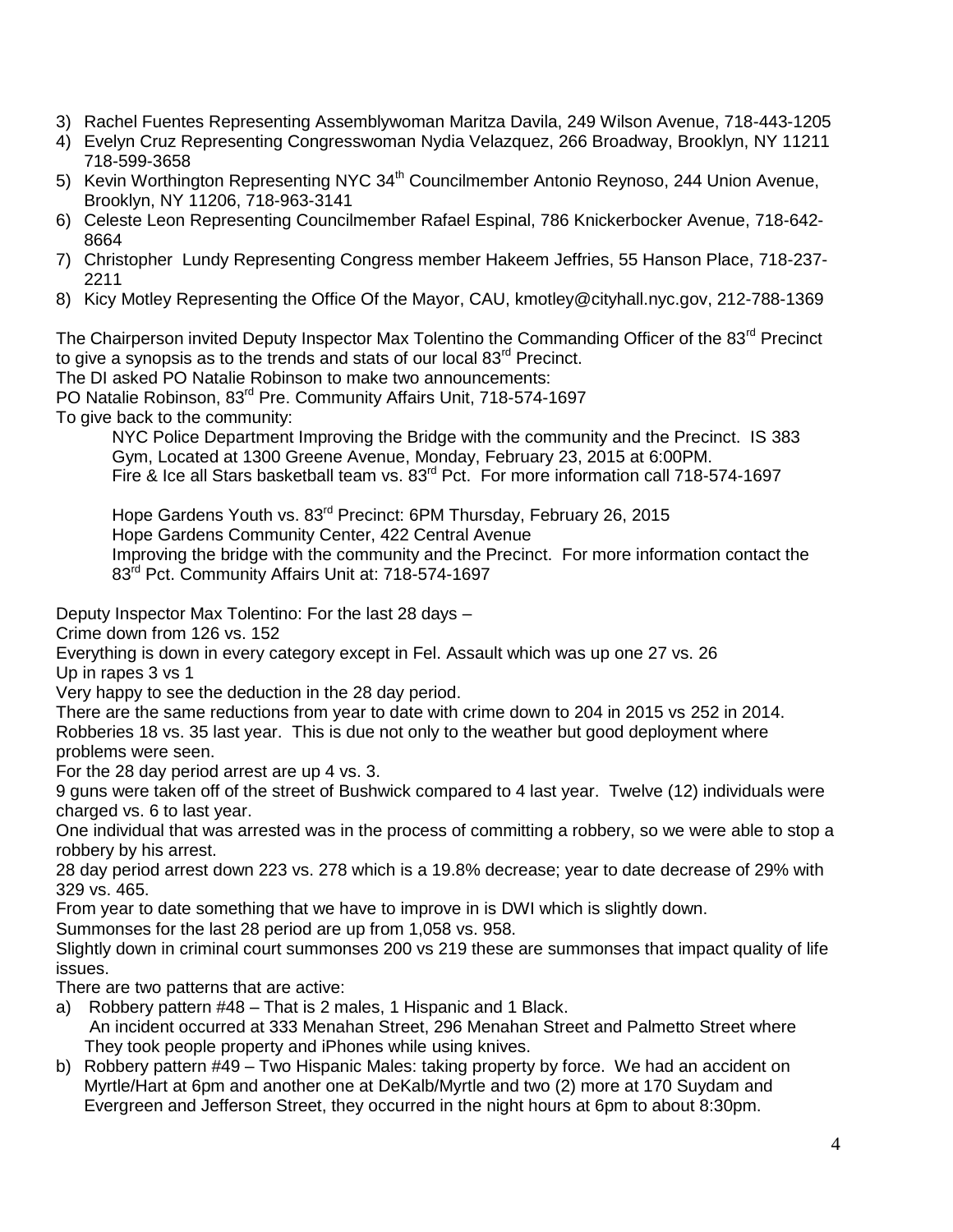If you are using your phone be mindful of your surroundings.

If someone engages you please report the crime so that the police can do their job. During the 28 day period we have 18 robberies vs. 35 and we made 11 arrest out of those 18 robberies.

When we get a call we will be there to make the arrest.

Watch your laptops and other electronic items.

Grand Larceny is happening where people especially female leave their bag unattended in carts and the robbers come and steal their bags. Not only will you lose your person items but in these cases you will also become a victim of identity thief.

#### Under Board Business:

Board Members who term ends in 2015 are asked to submit your re-application as soon as possible.

We encourage the public to join us as we work together for our community. To that end this is the time to where new board membership applications are accepted by the Brooklyn Borough President's Office. For an application see the District Manager or visit the Brooklyn Borough President's website. Teenagers sixteen years and older may apply for the first time to be a board member. This is a practice that is now a city-wide effort and we look forward to seeing at least two (2) youngsters from the community to join the board.

Advance Builders Services – Has requested a letter of no objection from Brooklyn Community Board #4 to work on Sundays on February 22 and March 1, 2015 at 810 Flushing Avenue. Sunday is considered a day that many people in our community attend church services. Others may attend religious services on Saturday. If this was reversed would a Saturday work permit be granted? The board will make a decision. (See letter included with the chairperson's report)

Town Hall Meeting: Improving Community - Police Relations – Hosted by the Honorable Eric Adams and Civil Rights Attorney Norman Siegel on Sunday February 22, 2015 from 3pm to 5pm. WH Maxwell High School, 145 Pennsylvania Avenue, Brooklyn, NY 11207

WoodHull Hospital – North Brooklyn Health Network: The Annual Legislative Forum, Friday February 20, 2015 from 10am to 12 noon. Woodhull Medical Center, Dolores E. Jackson Auditorium, 760 Broadway, 3<sup>rd</sup> Fl., Brooklyn, NY 11206. Please RSVP at 718-963-8140 or [Maria.Hernandez@woodhullhc.nychhc.org](mailto:Maria.Hernandez@woodhullhc.nychhc.org)

Church Clergy – The District Manager has written to local churches and houses of worship to update their contact information. Should you know of a church or house of worship within the confines of the Bushwick district, please share the letter she has written with them so that we can continue to update our records.

## **District Manager's Report, Ms. Nadine Whitted:**

Meetings Attended: January 22, 2015 Public Safety Committee Meeting

January 23, 2015

Site visit to Attain Lab, 1050 Myrtle Avenue, Brooklyn, NY

Accompanied by the Chairperson Julie Dent, Raul Rubio, Deborah Collingwood and Ken Kern Attain a SUNY (State University of NY) Advance Technology Training and Information Networking Center. This lab based in the NYCHA Development on Myrtle Avenue and Marcus Garvey Blvd. offers residents an assortment of academic, occupational employability courses. All courses are taught through self-tutorial instruction.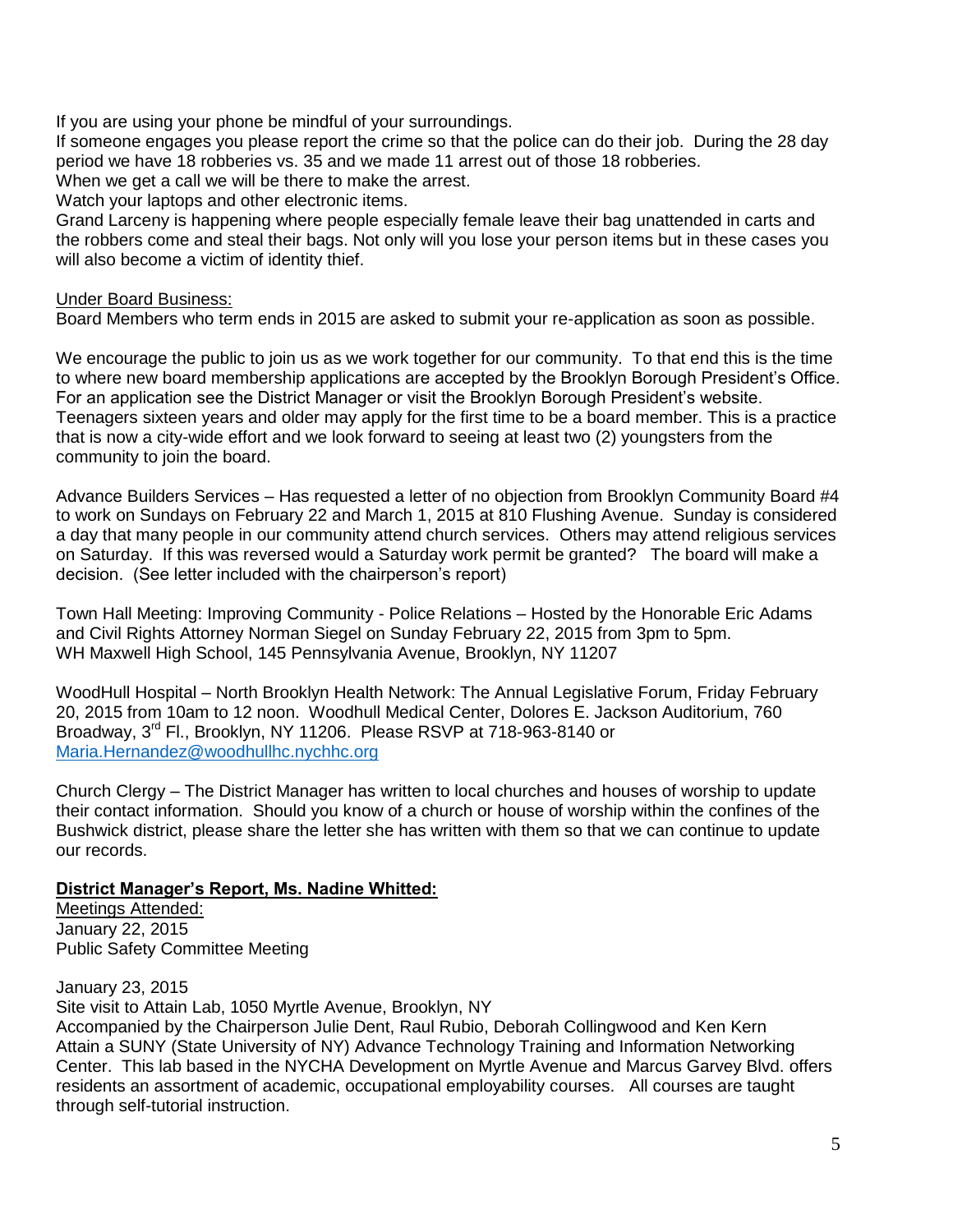#### January 28, 2015

Ingrid Martin – Lewis, Executive Assistant to Borough President Eric Adams scheduled a site visit to the offices of CB#4 where the Chairperson Dent and I has a very nice conversation. She noted that the Borough President's Office is there to assist with matters and that they will generally take their lead from the board. Also she noted that our newly assigned liaison from the Borough President's Office will be Lew Filder.

## January 29, 2015

Hosted the Steering Committee for the Bushwick Bicycle Steering Committee. Many residents and interested persons joined the committee via online invitation and /or by signing up and by attending local meetings. The goal of the committee is to allow the community through workshops to understand and develop recommended locations that could potentially become designated bike lanes. The process would take place starting now and throughout the summer where local residents would respond to the steering committee as to sites and types of bike lanes which would be best and why. Add a designated timeframe suggested locations would be presented to CB#4 to forward to DOT for feasibility and traffic counts. Upcoming workshop is scheduled to take place Thursday, February 19, 2015 at the New Jerusalem United Methodist Church at 484 Knickerbocker Avenue.

## February 4, 2015

Met at PS 106 located at 1314 Putnam Avenue with representatives of DDC, NYPD, Principal Flores and custodian to discuss the safe routes to school –Phase 3 Project #HWCSCH3E1. This project was voted upon by CB#4 some two years prior. Now the actual work has begun which includes widen of corners surrounding the school, installations of catch basins chute connections and manholes.

An advisory notice was circulated to all involved with the contact number of the community construction Liaison Ms. Joan Rivera.

Attended the Executive Committee Meeting during the evening.

February 5, 2015 EPT Meeting (see Report) The Committee instructed the District Manager to ensure that the DOT is present at the 2/18//2015 meeting to address any potential issues.

February 9, 2015 PSC Meeting (See Report)

## February 10, 2015

Attended the Brooklyn Borough Cabinet Meeting where: LikNYC was introduced. LinkNYC Giagbit Wi-Fi will take the place of payphones and more. The future of public communication will be the first of its kind of communications network that will bring the fastest municipal WiFi to millions of New Yorkers and visitors. The five borough LinkNYC network, which will be funded through advertising revenues, will be built at no cost to taxpayers and will generate more than \$500 million in revenue for the city over the next 12 years.

Links are ironically designed connected points that house state-of-art wireless technology, interactive systems and digital advertising displays. Each ADA complaint Link structure will provide:

- 24/7 free internet access with up to gigabit speeds
- Free phone calls anywhere in the US
- A touchscreen tablet interface to access City services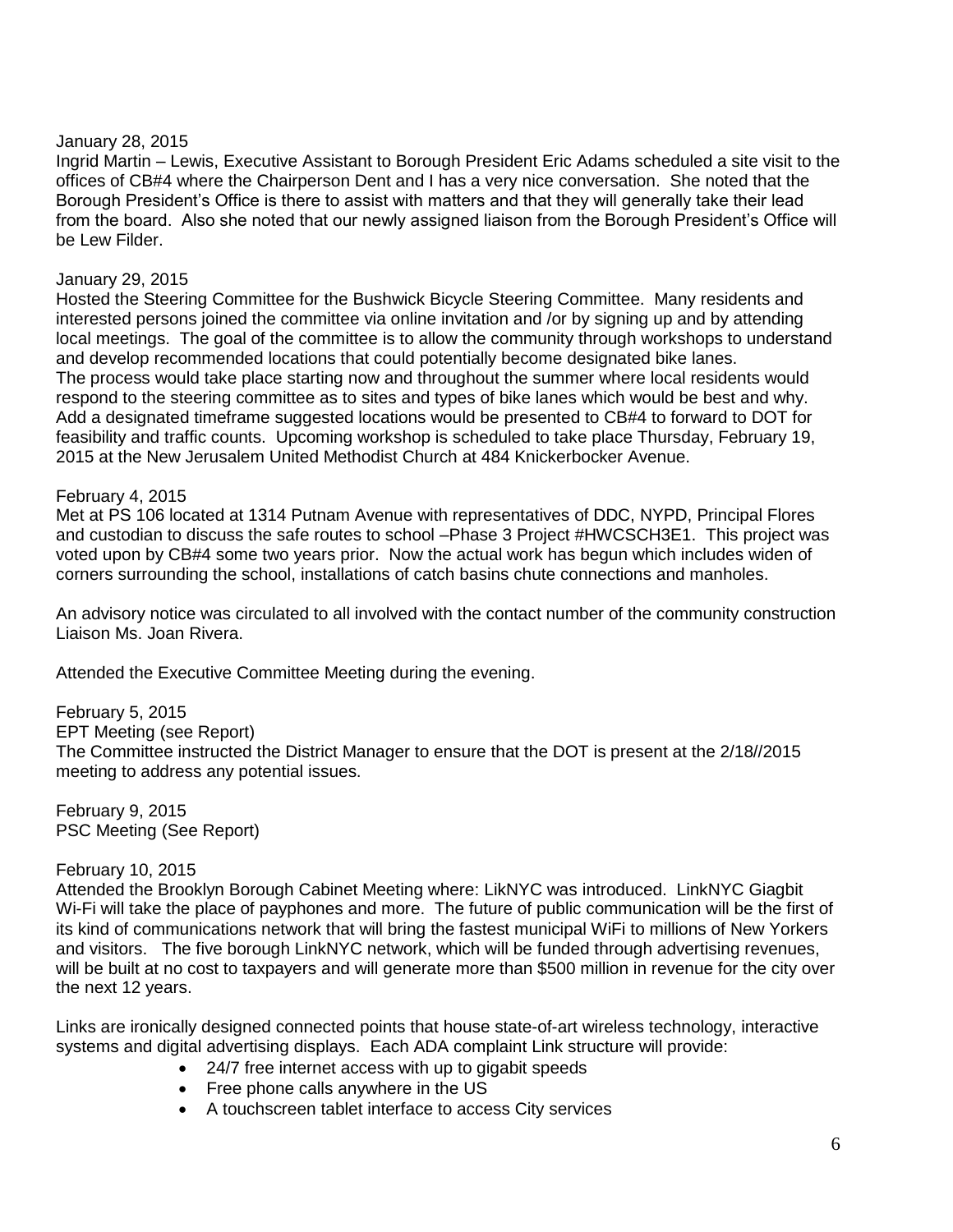- Directions and more
- Free charging stations for mobile devices
- Digital display for advertising and public announcements

The first phase of the installation will be provided where there exist current pay phones. NYC DOITT is requesting that they be put where any payphones locations that are problematic. A presentation will be made to share more information at a later date.

# February 10<sup>th</sup>, 2015 Evening

The District Manager had the pleasure of attending the most exciting planning session of the year thus far. The Bushwick Community Based Planning initiative where NYC Council Members and Community Board #4 engaged with the Department of City Planning to address zoning issues and problems within the community district. Please read the following sent from the NYC Councilman Reynoso Office.

On behalf of Council Member Antonio Reynoso, thank you for all your hard work and commitment to represent Bushwick in this community based planning effort. The meeting on Tuesday was probably the most successful since elected officials, CB4 and the City have started working together to put the "community back in the driver's seat" when it comes to development and zoning. The vibrant dialogue that took place on Tuesday pointed out a very varied and complex set of objectives, concerns and priorities which are truly reflective of this beautiful and diverse community of Bushwick! We look forward to continuing our work with every single one of you! Your continued participation will ensure the success of this process!

February 11, 2015

# HOSTED/CHAIRED THE DISTRICT SERVICE CABINET MEETING

- Agenda Items:
- 1) DDC Project at PS 106 It was noted that the final paving will be completed during the warmer months.

NYC-PRC Manager noted that due to the close proximity of the Bushwick Park, loose gravel created by the contracted as become a slip hazard

- 2) NYC-Dept. of Parks Manager Llopiz reported:
	- Icy Conditions –Priority Order a) perimeter b)ramp c) stair case d) fire hydrant e) comfort station
	- That only (1) one permit will be issued per park per day
	- 20 or more must have permit
	- NO BBQing allowed

He reported that at RUDD and Bushwick Playground there exists gang related graffiti, and Hope Park and Heckscher Park there is illegal dumping.

February 12, 2015

El Puente – Hosted a Community Conversation involving the NYPD, Community and Kids. The most overriding sentiment from the session is that the youngsters are afraid to communicate with the NYPD officers.

## **Committee Reports:**

## **Environment Protection/Transportation Committee Meeting, Eliseo Ruiz Chairperson**

Meeting Held: Thursday, February 5, 2015 - Location: 1420 Bushwick Avenue, Suite 370, Brooklyn, NY 11207 – Time: 10:30AM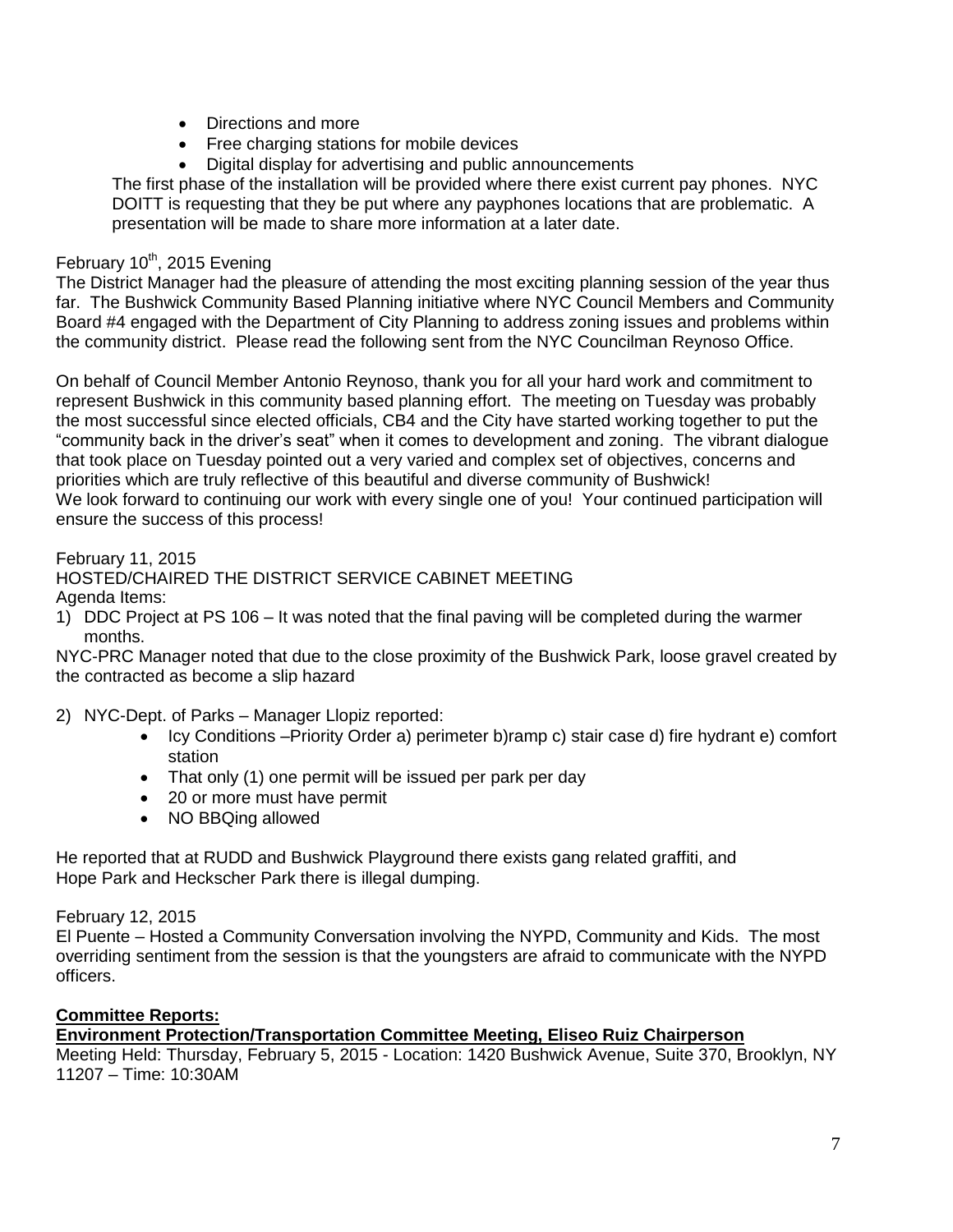Attending Meeting:

Eliseo Ruiz – Committee Chairperson, Martha Brown and Robert Camacho Others Attending: Nadine Whitted – CB4 District Manager, Andy Inglesby – MTA-TA Government/Community Relation, and Dorian Staton – MTA-NYCT Items Discussed

1) MTA-TA Proposal to reroute B26 and Q58 from Wyckoff Avenue to travel on Ridgewood Place. A two way street that extends from Palmetto Street to Putnam Avenue. Due to the major congestion along the Wyckoff Avenue corridor couples with the fatal accidents involving TA buses; safety concerns predicated this proposal. The MTA would like to implement this in April 2015.

The committee fells that Ridgewood Place a two way street may be too narrow to accommodate both two way traffic and the MTA – TA proposal.

The EPT Committee along with the MTA-TA implored the DM to ensure that DOT has ample knowledge of this issue and is present on the  $18<sup>th</sup>$  to discuss the feasibility of converting Ridgewood Place from a two way street to a one way street (with traffic low travel towards Palmetto Street)

2) Service Diversion for the L –line in the spring of 2015 for maintenance work During week Nights - From: March  $24<sup>th</sup>$  to May 22nd 12:01am until 5:00am Tuesday through Friday

During Week Ends – From: April 11<sup>th</sup> to May 18<sup>th</sup> Saturday from 12:01am until 5:00am Monday

**Alternate Operation will be in Effect:** 

The L will operate normally between Lorimar Street L station to the Marcy Avenue J and M Station Extra M14 service will be added from  $8<sup>th</sup>$  Avenue to 1st Avenue in Manhattan

# **Public Safety Committee Meeting, Barbara Smith Chairperson**

Meeting Held: Monday, February 9, 2015 at 6pm

Location: 83rd Precinct, 480 Knickerbocker Avenue

Members Attending: Elvena Davis, Mary McClellan, Annette Spellen. Linda McKinley, Miriam Lamboy, Evadare George, Victoria Fernandez and Anne Guiney

Others Attending: Nadine Whitted, CB4 District Manager, Det. D. Franco -83<sup>rd</sup> Pct., DI Max Tolentino – Commanding Officer of the 83<sup>rd</sup> Pct., Will Douglas, Rachel Allswang, John Barcay, Miguel Maldonado and Matthew Viragh

Items Discussed

New York State Liquor License Requests:

Due to the enormous growth in the community many applicants file for the NYS Liquor License prematurely. As this is the case only requests where Certificate of Occupancy (C of O) and other regulatory permits are given recommendations.

- 1) 1434 Dekalb Avenue New application for Restaurant LWB License No Certificate of Occupancy
- 2) 159B Central Avenue / 149 Suydam Street –New Application for Restaurant LWB License NO C of O
- 3) 1271 Myrtle Avenue Alteration / Tavern application to include backyard
- 4) 133 Irving Avenue Renewal of Restaurant LWB, Committee recommends approval with following stipulations: License security guard on premise, watch consumption of alcohol. Method of Operation – Sunday 5pm – 35 closing at Midnight. Monday through Saturday 5pm to 4am.
- 5) 35 Wyckoff Avenue NiteHawk Cinema not prepared to address the committee at this time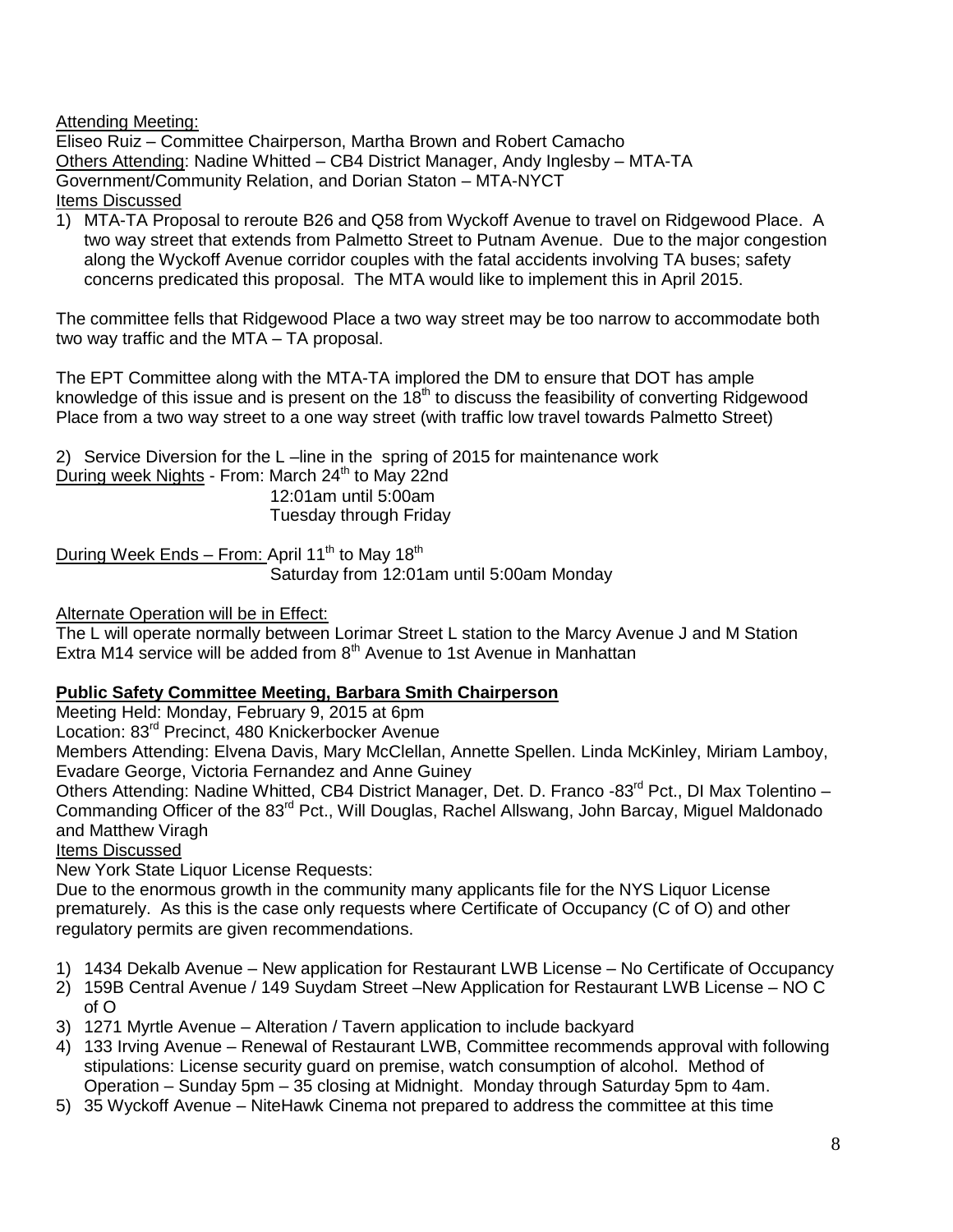**Recommendations:** No recommendations can be approved at the Community Board #4's February 18, 2015 meeting due to no quorum was met.

# **Announcements:**

New York State Senator Martin Malave Dilan Representing the 18<sup>th</sup> District: FREE Income Tax Preparation!

Volunteer Income Tax Assistance (VITA) provide by Senator M. Dilan in-conjunction with LIU-Brooklyn with training by the Internal Revenue Service.

February 6, 2015 to April 10, 2015. Every Friday from 10:00AM TO 3:00PM.

Eligibility Requirements:

- Have an income of \$51,000 or less
- Reside in the 18<sup>th</sup> Senate District
- Bring valid photo ID
- Bring supporting documentation with your W-2 form. (including social security card for taxpayers and all dependents)
- Complete the intake form given to you by a staff member Federal Returns Prepared: 1040EZ, 1040A State Returns Prepared: IT 200, IT 201, IT 214 NYC Returns Prepared: NYC210 For more information please contact the office at: 718-573-1726 or visit us at 718 Knickerbocker Avenue.

Allied Communities Against Buy Outs: No heat? Illegal work? No hot water? Increasing rent? Know your rights, say no to buyouts, say no to displacement & our community is not for sale! If you are being forced out of your apartment or not receiving services call us! State Senator Martin Dilan, 718 Knickerbocker Avenue, Brooklyn, NY 11207, 718-573-1726

United States Congressman Hakeem Jefferies: Community Black History Month Town Hall "Embracing the Past, Confronting the Future"

Saturday, February 21 at 10:00AM at Mt. Ararat Baptist Church, 425 Howard Avenue, Brooklyn, NY 11233. Please RSVP to 718-237-2211 or at [www.jeffries.house.gov](http://www.jeffries.house.gov/)

Wyckoff Heights Medical Center: Healthy Women & Healthy Babies The M.I.C.H.C. (Maternal and Infant Community Health Collaborative) at Wyckoff Heights Medical Center. Provides referral, education and support with:

- Obtaining Health Insurance
- Family Planning Counseling
- Access to women's health clinics in your neighborhood
- Nutritional Support (WIC, FAN, Food Pantries)
- Prenatal/Postnatal Support

Our programs operate in zip codes: 11207, 11208, 11213, 11221, 11237, and 11239 For more information contact our Community Health Worker Lines 718-907-8387 or 718-302-8521 Wyckoff Heights Medical Center, 374 Stockholm Street, Brooklyn, NY 11237 room 404

Silent Barn: Kid's Stuff Swap - Saturday, February 21<sup>st</sup> from 1PM to 4PM, 603 Bushwick Avenue Round up your children's outgrown clothes, equipment and toys! Bring them to the Barn to swap for bigger sizes and "new" stuff to play with. Meet other parents and grab some food and drinks! There will be fun activities for the kids during the swap!